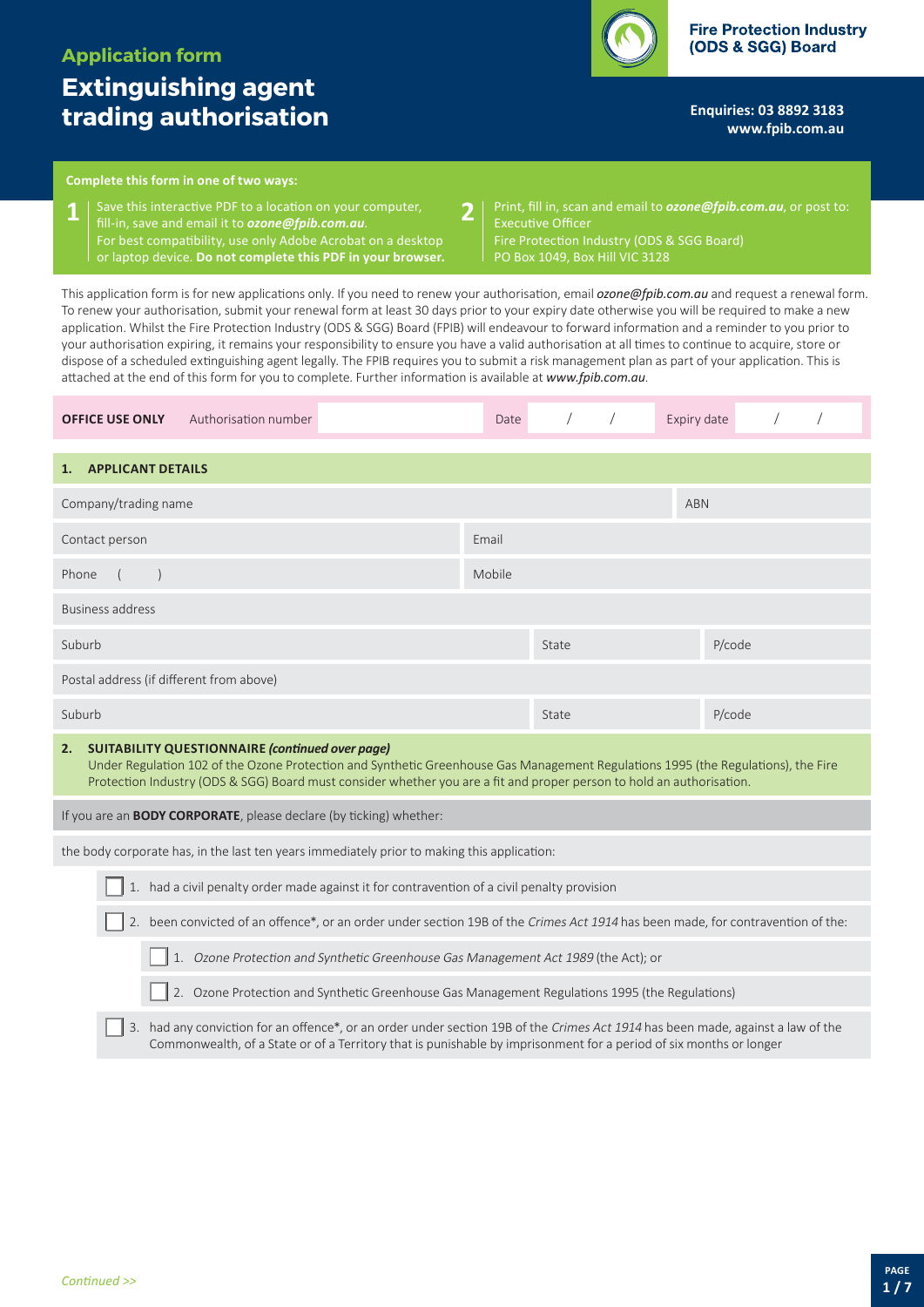an executive officer of the body corporate has, in the last ten years immediately prior to making this application:



| 1. had a civil penalty order made against them for contravention of a civil penalty provision                                                                                                                                                         |                                                                |
|-------------------------------------------------------------------------------------------------------------------------------------------------------------------------------------------------------------------------------------------------------|----------------------------------------------------------------|
| 2. been convicted of an offence*, or an order under section 19B of the Crimes Act 1914 has been made, for contravention of the:                                                                                                                       |                                                                |
| 1. Ozone Protection and Synthetic Greenhouse Gas Management Act 1989 (the Act); or                                                                                                                                                                    |                                                                |
| 2. Ozone Protection and Synthetic Greenhouse Gas Management Regulations 1995 (the Regulations)                                                                                                                                                        |                                                                |
| 3. had any conviction for an offence*, or an order under section 19B of the Crimes Act 1914 has been made, against a law of the<br>Commonwealth, of a State or of a Territory that is punishable by imprisonment for a period of six months or longer |                                                                |
| an executive officer of the body corporate has applied to take the benefit of any law for the relief of bankrupt or insolvent debtors, or has<br>compounded with creditors or has made an assignment of remuneration for their benefit                |                                                                |
| the body corporate has made any statement in an application under the Act or Regulations that was false or misleading in a material<br>particular; and if so, knew that the statement was false or misleading                                         |                                                                |
| an executive officer of the body corporate has made any statement in an application under the Act or Regulations that was false or<br>misleading in a material particular; and if so, knew that the statement was false or misleading                 |                                                                |
| the body corporate has contravened a condition of a fire protection industry permit                                                                                                                                                                   |                                                                |
| the body corporate has held a fire protection industry permit that was cancelled                                                                                                                                                                      |                                                                |
| an executive officer of the body corporate has contravened a condition of a fire protection industry permit                                                                                                                                           |                                                                |
| an executive officer of the body corporate has held a fire protection industry permit that was suspended or cancelled                                                                                                                                 |                                                                |
| Declarations will not necessarily prevent you from receiving a licence.                                                                                                                                                                               | * Subject to the Spent Convictions Scheme                      |
| If you have declared (ticked) any of the above, please give details in a separate attachment, or                                                                                                                                                      | <b>CONTROLL BOOK</b><br><b>Click here to attach your files</b> |
| <b>No</b><br>I have read the suitability questionnaire<br>Yes                                                                                                                                                                                         |                                                                |
|                                                                                                                                                                                                                                                       |                                                                |
| If you are an <b>INDIVIDUAL</b> , please declare (by ticking) whether you:                                                                                                                                                                            |                                                                |
| have, in the last ten years immediately prior to you making this application:                                                                                                                                                                         |                                                                |
| 1. had a civil penalty order made against you for contravention of a civil penalty provision                                                                                                                                                          |                                                                |
| 2. been convicted of an offence*, or an order under section 19B of the Crimes Act 1914 has been made, for contravention of the:                                                                                                                       |                                                                |
| 1. Ozone Protection and Synthetic Greenhouse Gas Management Act 1989 (the Act); or                                                                                                                                                                    |                                                                |
| 2. Ozone Protection and Synthetic Greenhouse Gas Management Regulations 1995 (the Regulations)                                                                                                                                                        |                                                                |
| 3. had any conviction for an offence*, or an order under section 19B of the Crimes Act 1914 has been made, against a law of the<br>Commonwealth, of a State or of a Territory that is punishable by imprisonment for a period of six months or longer |                                                                |
| are currently bankrupt, have applied to take the benefit of any law for the relief of bankrupt or insolvent debtors, or have compounded with<br>creditors or have made an assignment of remuneration for their benefit                                |                                                                |
| have made any statement in an application under the Act or Regulations that was false or misleading in a material particular; and if so, knew<br>that the statement was false or misleading                                                           |                                                                |
| have contravened a condition of a fire protection industry permit                                                                                                                                                                                     |                                                                |
| have held a fire protection industry permit that was suspended or cancelled                                                                                                                                                                           |                                                                |
| Declarations will not necessarily prevent you from receiving a licence.                                                                                                                                                                               | * Subject to the Spent Convictions Scheme                      |
| If you have declared (ticked) any of the above, please give details in a separate attachment, or                                                                                                                                                      | Click here to attach your files                                |
| <b>No</b><br>I have read the suitability questionnaire<br>Yes                                                                                                                                                                                         |                                                                |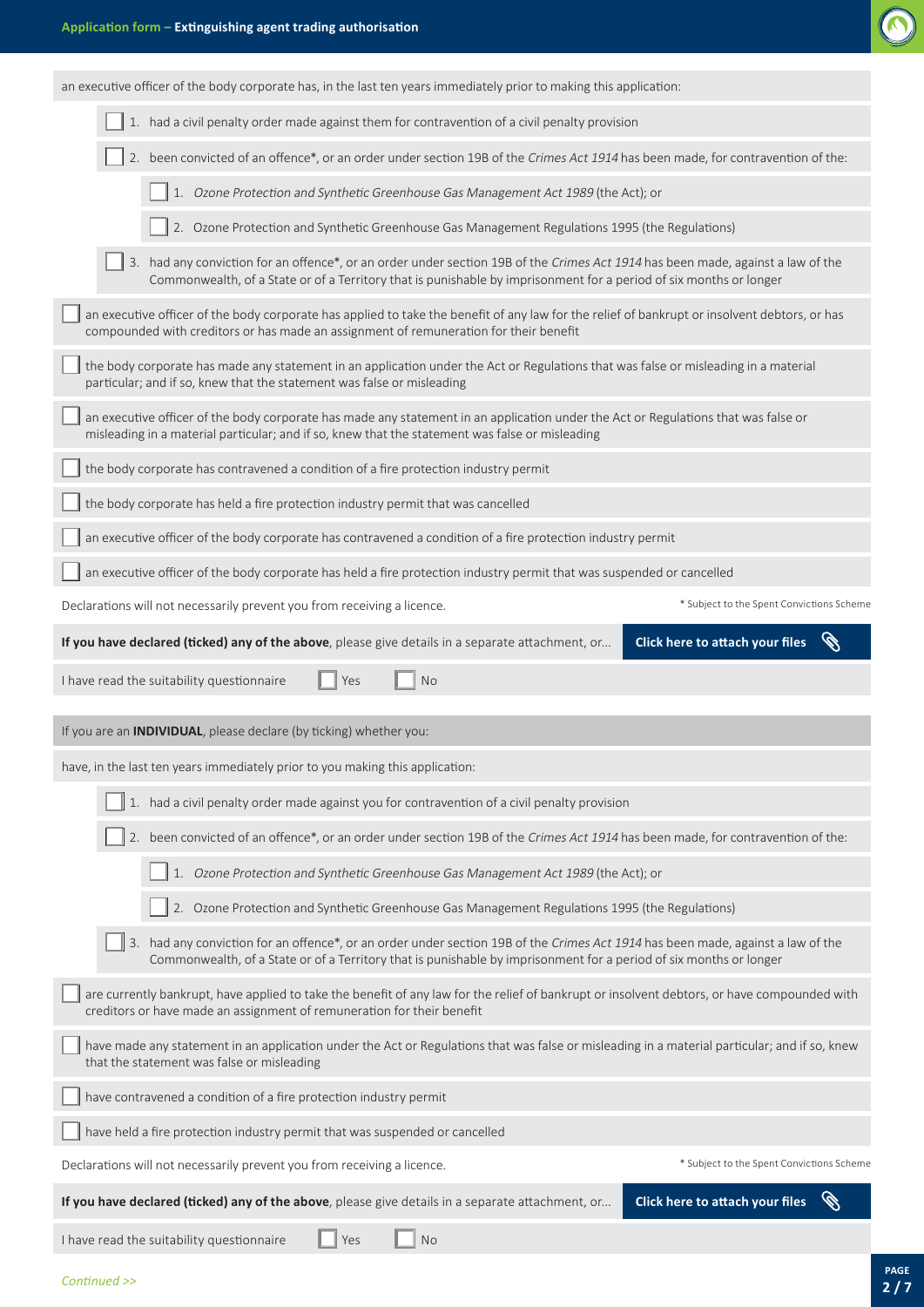

## **3. PERMIT DURATION**

From 1 January 2019, a three (3) year permit has been the default duration. For further information please contact the FPIB.

| PAYMENT DETAILS - For fee information, visit www.fpib.com.au. Do not send cash.<br>4.                                                                                                                          |                      |                                                                  |
|----------------------------------------------------------------------------------------------------------------------------------------------------------------------------------------------------------------|----------------------|------------------------------------------------------------------|
| EFT PAYMENT - Fire Protection Industry (ODS & SGG) Board - BSB 033 083 - Account 33-2940<br>Note: Please advise of payment time, date and amount to ozone@fpib.com.au, and include your name as the reference. |                      |                                                                  |
| CHEQUE - Payable to Fire Protection Industry (ODS & SGG) Board                                                                                                                                                 |                      |                                                                  |
| <b>MASTERCARD</b><br><b>VISA</b><br><b>AMEX</b>                                                                                                                                                                |                      |                                                                  |
| Card no.<br>CCV                                                                                                                                                                                                | $\sqrt{ }$<br>Expiry | Amount \$                                                        |
| Name on card                                                                                                                                                                                                   | Signature            | By PDF: add your<br>Acrobat signature or<br>type your full name. |
| EXTINGUISHING AGENT HANDLING LICENCE (EAHL) EMPLOYEE DETAILS<br>5.                                                                                                                                             |                      |                                                                  |
| Are your business premises equipped and operating so as to be able to handle and prevent avoidable emissions of any extinguishing agent?<br>No<br>Yes                                                          |                      |                                                                  |
| Can you ensure that extinguishing agents are handled only by persons who are licensed to do so?                                                                                                                | Yes                  | <b>No</b>                                                        |
| If you ticked YES TO BOTH, please complete the following employee details:                                                                                                                                     |                      |                                                                  |
| <b>Employee name</b>                                                                                                                                                                                           | Licence number       | <b>Expiry</b>                                                    |
|                                                                                                                                                                                                                |                      |                                                                  |
|                                                                                                                                                                                                                |                      |                                                                  |
|                                                                                                                                                                                                                |                      |                                                                  |
|                                                                                                                                                                                                                |                      | $\sqrt{2}$                                                       |
|                                                                                                                                                                                                                |                      |                                                                  |
|                                                                                                                                                                                                                |                      |                                                                  |
|                                                                                                                                                                                                                |                      |                                                                  |
|                                                                                                                                                                                                                |                      |                                                                  |
|                                                                                                                                                                                                                |                      | $\sqrt{2}$                                                       |
|                                                                                                                                                                                                                |                      | $\sqrt{2}$<br>$\sqrt{2}$                                         |
|                                                                                                                                                                                                                |                      | $\sqrt{2}$<br>$\sqrt{2}$                                         |
|                                                                                                                                                                                                                |                      | $\overline{ }$<br>$\overline{ }$                                 |
|                                                                                                                                                                                                                |                      | $\sqrt{2}$<br>$\sqrt{2}$                                         |
|                                                                                                                                                                                                                |                      | $\sqrt{2}$<br>$\sqrt{2}$                                         |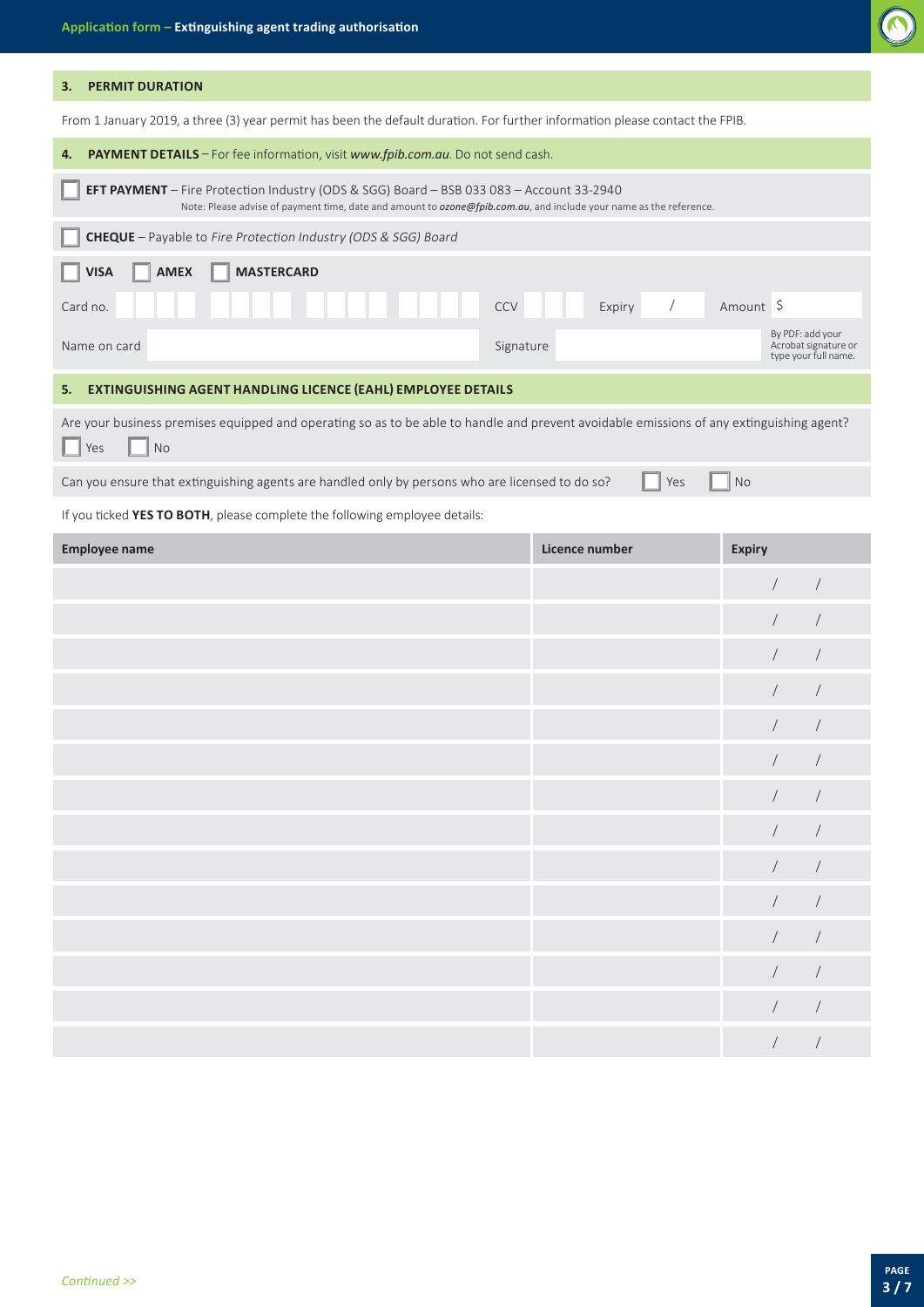

## **6. APPLICANT LOCATIONS STORING EXTINGUISHING AGENT**

| Location / address | <b>Contact person</b> | Phone |
|--------------------|-----------------------|-------|
|                    |                       |       |
|                    |                       |       |
|                    |                       |       |
|                    |                       |       |
|                    |                       |       |
|                    |                       |       |
|                    |                       |       |
|                    |                       |       |
|                    |                       |       |

### **7. EQUIPMENT DETAILS**

| <b>Equipment type</b>              | <b>Make</b> | Model | Serial number |
|------------------------------------|-------------|-------|---------------|
| <b>Recovery units</b>              |             |       |               |
|                                    |             |       |               |
|                                    |             |       |               |
|                                    |             |       |               |
|                                    |             |       |               |
|                                    |             |       |               |
| <b>Vacuum pumps</b>                |             |       |               |
|                                    |             |       |               |
| <b>Leak detection</b><br>equipment |             |       |               |
|                                    |             |       |               |
|                                    |             |       |               |
|                                    |             |       |               |

### **8. EXECUTIVE OFFICER OR SOLE TRADER/OPERATOR'S DECLARATION**

- I understand that the information and documents provided in this application will be used to assess my suitability to hold an Extinguishing Agent Trading Authorisation in Australia;
- I understand and consent to my personal information, provided in this application, being disclosed to third parties in circumstances including the following:
	- to a State, Territory or Commonwealth government agency for the purposes of determining my suitability to hold a permit;
	- to any other third party identified in this application, for the purpose of verifying data or statements attributed to that third party in this application;
- to a Commonwealth government agency for the purpose of investigating or taking action in relation to a suspected breach of the law.
- I understand and consent to my personal information being used by the Commonwealth for the purpose of contacting me in relation to matters relevant to the fire protection industry, including new or proposed laws, which could directly or indirectly affect licence holders; and
- I declare that all the information and all documentation supporting this application is true and correct in every particular and that all relevant documents supporting this application are attached.

Signing by PDF: add your Acrobat signature or just type your full name.

Signature of applicant and the contract of the contract of the contract of the contract of the contract of the contract of the contract of the contract of the contract of the contract of the contract of the contract of the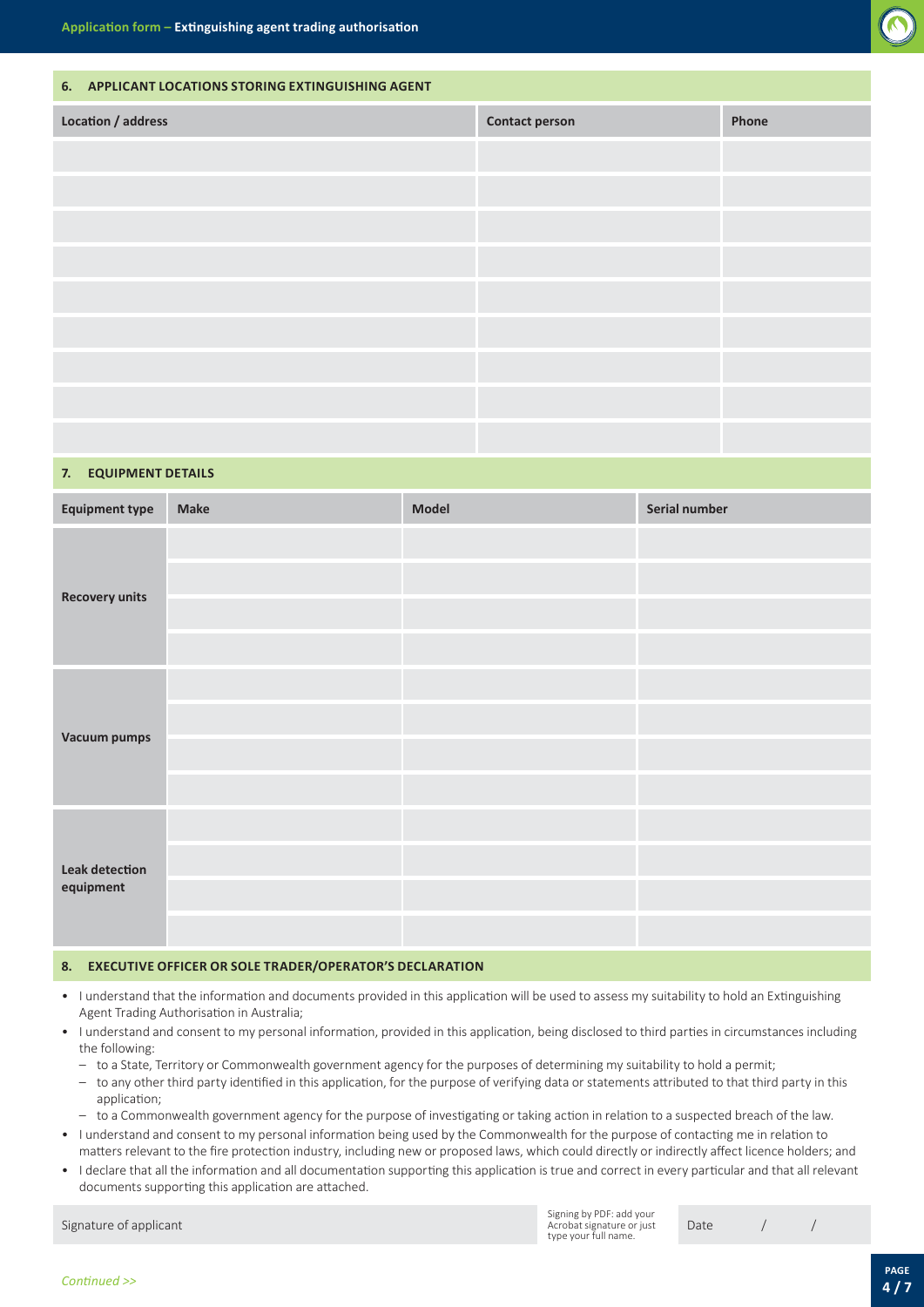

### **9. AUTHORISATION CONDITIONS**

Any Authorisation is granted subject to the conditions (regulation 332) that the holder:

- 1. keeps up to date records showing the amounts of extinguishing agent acquired, disposed of and recovered from equipment by the holder during each quarter; and
- 2. 14 days or less after receiving a request in writing by the Fire Protection Industry (ODS & SGG) Board, sends to the Board copies of the records mentioned in paragraph (a); and
- 3. has equipment that is adequate for the holder's activities, including 1 or more of each of the following:
	- a. unless the holder has leak detection procedures in place—leak detectors;
	- b. vacuum pumps;
	- c. recovery units; and
- 4. maintains, so that it operates correctly, each item of the holder's equipment that is necessary to prevent avoidable emissions of any extinguishing agent; and
- 5. at least every quarter, checks any extinguishing agent container at the holder's premises for leaks; and
- 6. does not fill a container unless it meets AS/NZS 2030.1; and
- 7. puts into effect for the premises a risk management plan that is approved, in writing, by the Board; and
- 8. handles any extinguishing agent in accordance with each applicable standard mentioned in Table 326; and
- 9. delivers, to the operator of an approved extinguishing agent destruction facility, any extinguishing agent that is to be destroyed.

## **10. A RISK MANAGEMENT PLAN MUST BE COMPLETED AND SUBMITTED WITH YOUR APPLICATION**

The following risk management plan is an FPIB template that we recommend you use to complete your risk management plan. However, if you have created a risk management plan using your own company template, please attach separately and do not complete this section.

 $\mathscr{C}$ **Click here to attach a separate risk management plan**

Version 7: December 2021

# **Risk management plan**

A risk management plan for storing and disposing of fire extinguishing agents controlled under the Ozone Protection and Synthetic Greenhouse Gas Management Act 1989.

## **INTRODUCTION**

Reference A: Ozone Protection and Synthetic Greenhouse Gas Management Regulations 1995 Reference B: AS/NZS 4360:2004

The Fire Protection Industry Board (ODS & SGG) (FPIB) may, on application, grant an extinguishing agent trading authorisation and/ or a halon special permit to an organisation, permitting that organisation to acquire, store or dispose of an extinguishing agent that is for use, or has been used in fire protection equipment.

It is further conditional that the extinguishing agent trading authorisation and/or halon special permit is granted subject to the holder, among other requirements, puts into effect for the premises a risk management plan (as per the details below) or an alternative plan that is signed and approved in writing by the FPIB. In order to streamline the process for applicants with minor holdings of agent, the following plan for risk management of the agent has been designed in accordance with the standard for such plans.

Note: Applicants are welcome to submit a plan to a different template providing the essential elements outlined herein are covered at a minimum and the plan as submitted is in accordance with the provisions of AS/NZS 4360:2004.

However, the risk management plan submitted must cover at a minimum; how the following matters will be dealt with:

- Emissions from leaks in, or the failure of storage vessels.
- Damage by intruders.
- Transfer of extinguishing agents from a leaking storage container.
- Safe handling and transport of containers in accordance with the Australian Dangerous Goods Code.

An alternative risk management plan may be approved by the FPIB; only if the FPIB considers that the plan (if put into effect) would allow the premises to operate in a way that is consistent with Australia's obligations under the Montreal Protocol.

## **POLICY STATEMENT**

#### (Name of company)

is committed to fire protection without damaging the environment and in regard to the acquisition, storage or disposal of extinguishing agents we will maintain our equipment, train our staff and use current operational best practice to minimise or eliminate risk to the environment through emissions from leaks in, or the failure of, storage vessels; damage by intruders; and the transfer of extinguishing agents from a leaking storage vessel. However, should any of these events occur our risk management plan will be implemented immediately with the full commitment of the company.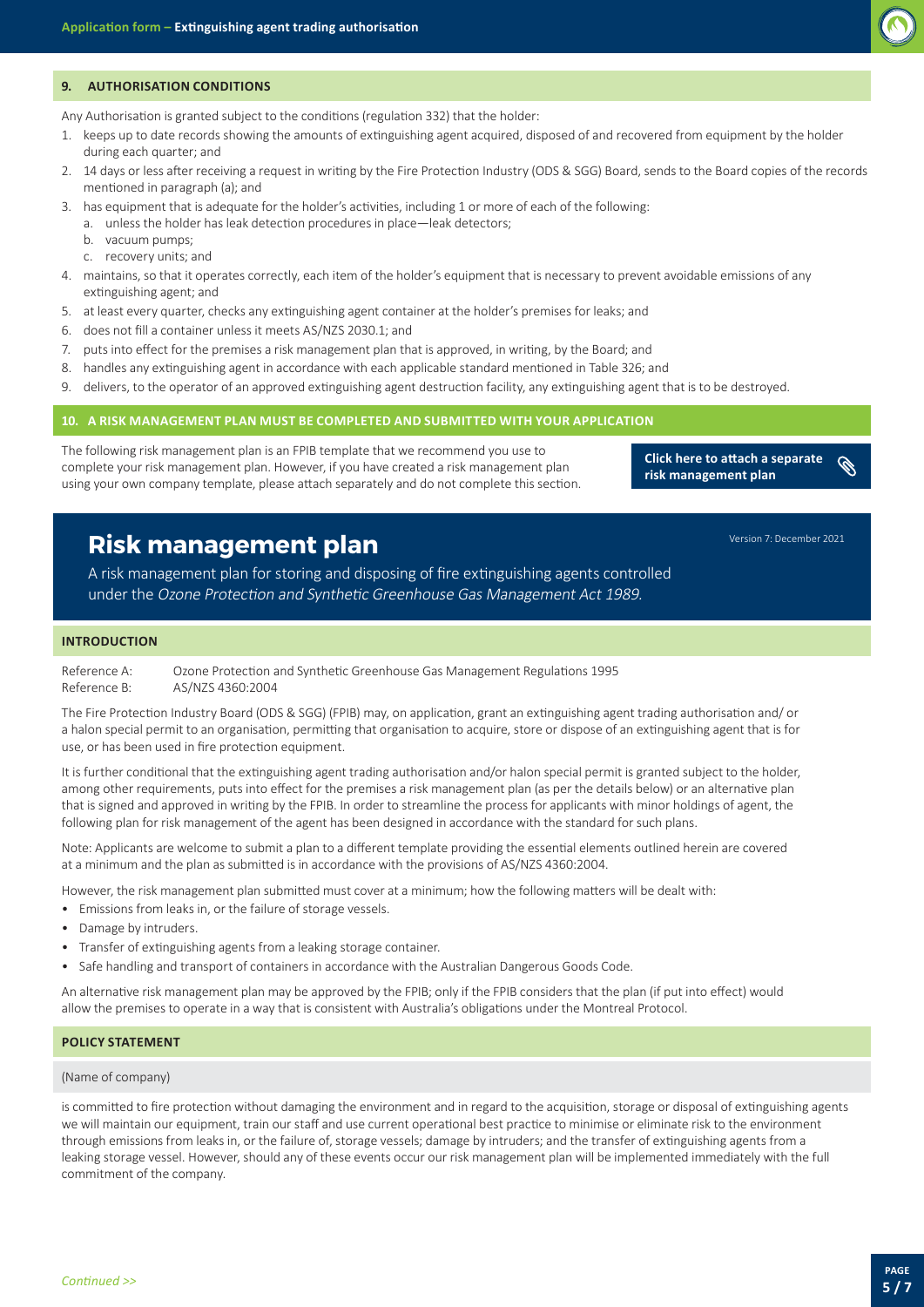

#### **OBJECTIVES**

- 1. Implement a planned maintenance schedule for the life of all equipment used in the safe storage and/ or disposal of scheduled extinguishing agents.
- 2. Training of all staff involved in the storage or disposal of scheduled extinguishing agents to the standard required to hold an extinguishing agent handling licence in accordance with the requirements of the Fire Protection Industry Board (ODS & SGG).
- 3. Document your operational practices for safe storage and/or disposal of scheduled extinguishing agents.
- 4. Regularly (every 12 months) review your operational practices for safe storage and/or disposal of scheduled extinguishing agents

#### **IDENTIFICATION, ASSESSMENT AND TREATMENT OF RISKS**

Risk identification involves determining the likelihood of risks or threats. One of the most difficult things is ensuring that all major risks are identified. The Australian Standard for Risk Management AS/NZS 4360:2004 Appendix D refers to generic sources of risk.

#### **1. Briefly tell us about your company and what it is that you do.**

**2. Describe the extent and types of specific risks your organisation may face regarding the safe storage and disposal of scheduled extinguishing agents, including security risks.**

**3. Outline the processes you will apply to minimise or eliminate the specific storage risks identified.**

**4. Outline reporting procedures you have put in place to capture/record any unintentional discharges of ODS and SGG extinguishing agents.**